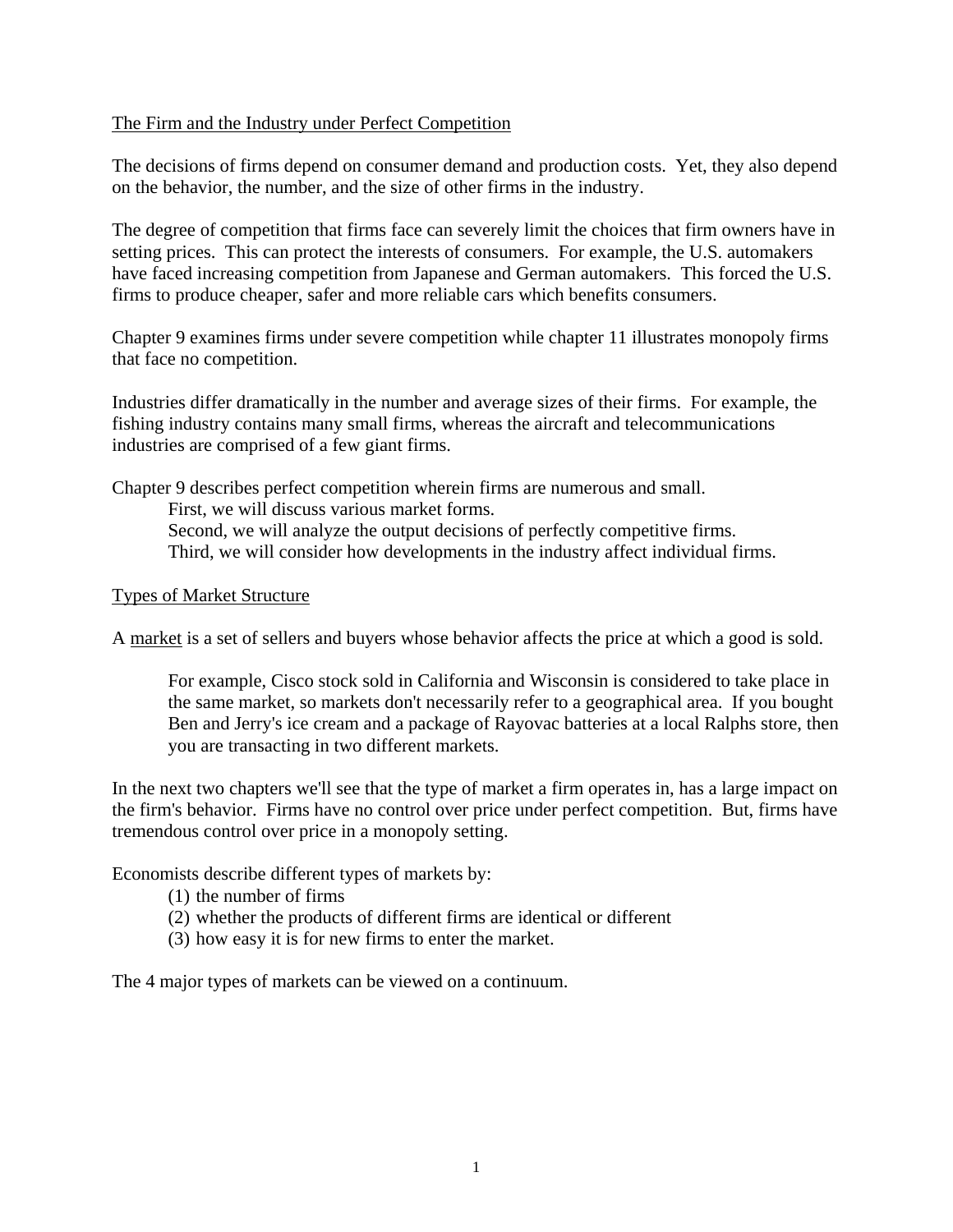

Perfect competition is at one extreme with many small firms selling identical products. Monopoly is at the other extreme with one firm. The intermediate cases are monopolistic competition involving many small sellers producing slightly differentiated products and oligopoly, which has a few large firms.

Question: Can you give an example for each type of market? To which market do most U.S. industries belong?

There are 4 conditions required for perfect competition.

- (1) Numerous small firms and customers -- the decisions of individual producers and buyers does not impact the price of the good.
- (2) Homogeneity of product --products offered by sellers are identical. For example, wheat of a particular grade is homogenous, while ice cream is not. Consumers don't care from which firm they buy the good because their products are identical.
- (3) Freedom of entry and exit --there are no barriers to enter the industry, so a new firm does not have to match the advertising of the existing firms to secure customers. Nor are there large sunk costs that require large investments in equipment before production can start. There is also freedom to exit, so firms can leave the industry if the business proves unprofitable.
- (4) Perfect information --each firm and customer is well informed about the prices and products. They know if one seller is offering the product at a lower price.

These conditions are infrequently met. A good example is a company's stock. There are millions of buyers and sellers, the shares are identical, entry into the market is easy, and information about the price of the stock is available over the Internet. Other examples include fishing and farming.

If this market is so rare, then why are we bothering to study it? Perfect competition is a benchmark --it is the standard by which all other markets are judged. We will see that markets work most efficiently under perfect competition. It insures that the economy produces what society wants using scarce resources most effectively. By studying perfect competition, we will see what an ideally functioning market system can accomplish. In chapter 11, we will see how far monopolies deviate from this ideal.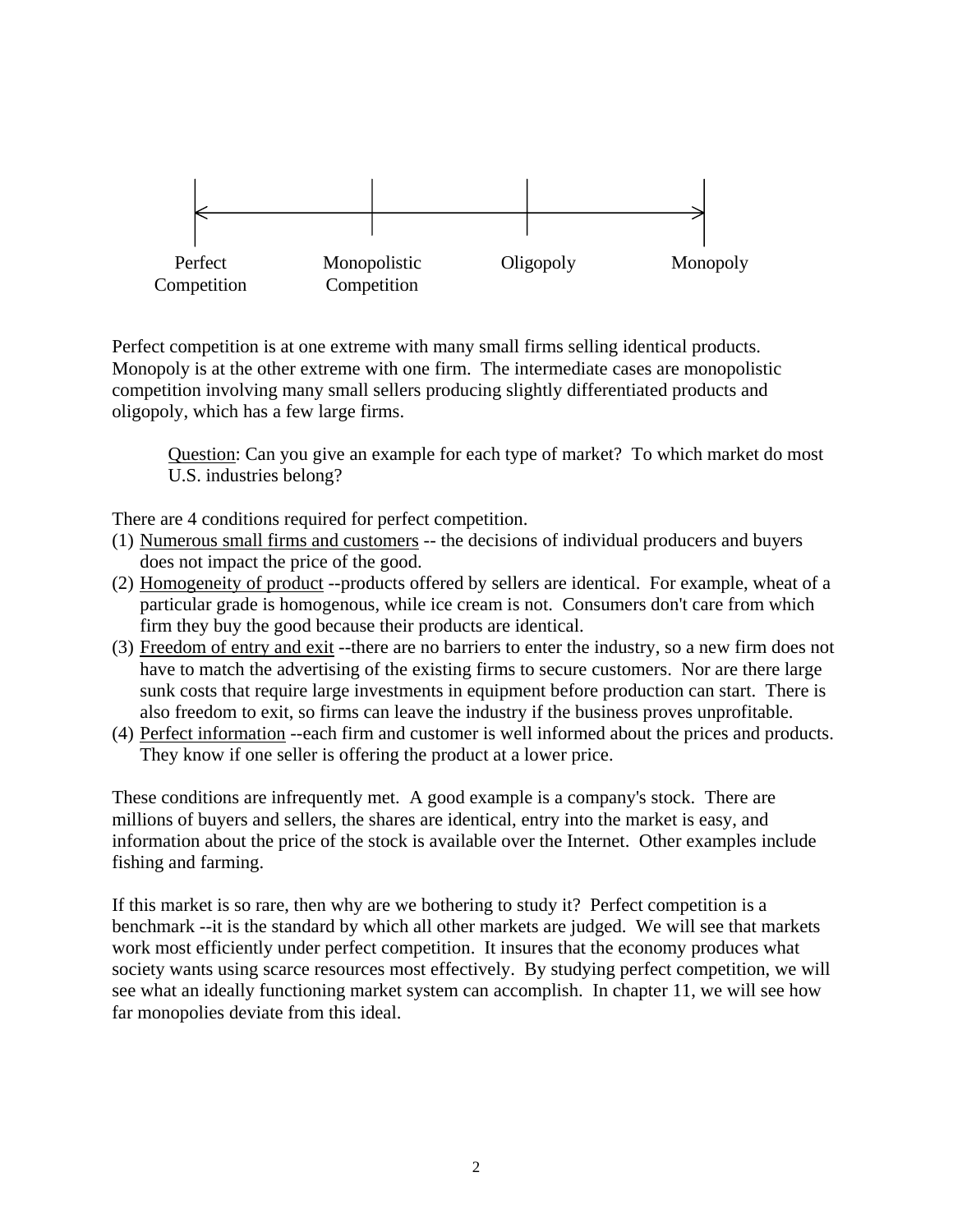#### The Competitive Firm and its Demand Curve

Under perfect competition, the firm must accept the price determined in the market. The firm is a price taker --it can produce as much or as little as it likes without affecting the market price.

Each firm must match the price offered by its competitors because the products are identical. Otherwise, consumers will shift their purchases to another firm.

The industry, which is comprised of all the individual firms, can impact the price through the forces of supply and demand.

Consider the shape of the demand curve faced by a perfectly competitive farm.



Farmer Jones has a horizontal demand curve because she can sell as much or as little as she likes at prevailing market prices. She can double or triple her production and it has no effect on the price of corn. Thus, Jones is insignificant to the market exchange in Chicago. She must accept the price that a broker quotes her. There are thousands of other corn farmers, so if Jones doesn't like the price and holds back her production, it won't effect the market price.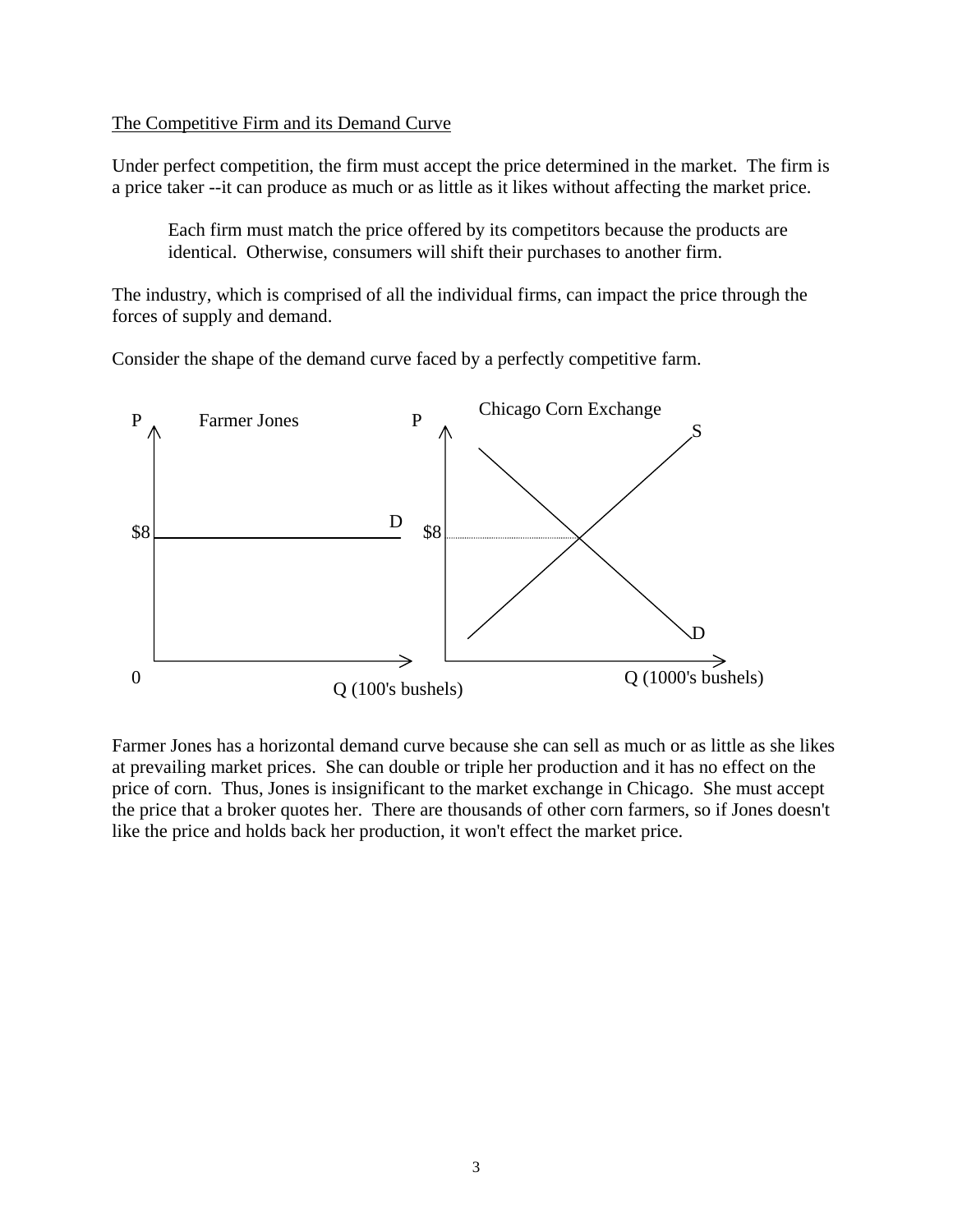# Short Run Equilibrium of the Perfectly Competitive Firm

| Quantity     | Total       | Marginal    | <b>Total Cost</b> | <b>Marginal Cost</b> | <b>Total Profit</b> |
|--------------|-------------|-------------|-------------------|----------------------|---------------------|
| $(1,000)$ 's | Revenue     | Revenue     | (\$1,000's)       | (\$1,000's)          | (\$1,000's)         |
| bushels)     | (\$1,000's) | (\$1,000's) |                   |                      |                     |
| $\theta$     |             |             |                   |                      | $\theta$            |
| 10           | 80          | 80          | 85                | 85                   | -5                  |
| 20           | 160         | 80          | 150               | 65                   | 10                  |
| 30           | 240         | 80          | 180               | 30                   | 60                  |
| 40           | 320         | 80          | 230               | 50                   | 90                  |
| 50           | 400         | 80          | 300               | 70                   | 100                 |
| 60           | 480         | 80          | 450               | 150                  | 30                  |
| 70           | 560         | 80          | 700               | 250                  | $-140$              |

Consider the relevant data for a perfectly competitive farmer.

If the price is \$8 per bushel, then total revenue  $(TR)$  is simply \$8 x Q.

Marginal revenue (MR) is the change in TR when output increases by 1 unit. We have "cheated" in the table above because output doesn't increase by 1 bushel, it increases by 10,000 bushels. So MR reflects the increase in TR when output increases by 10,000 in our example. Note that MR is equal to price *if* the demand curve is horizontal. If the output increases by 1, then the firm still receives the same price.

As before, TC and MC reflect input quantities and prices. Profit is simply TR-TC.

The farmer will seek the output level that maximizes her profits. This occurs when TR and TC are furthest apart at the output of 50,000 bushels. There is a rule for determining the level of output that has the highest possible profit. This rule holds true for all firms and not just those under perfect competition.

#### Rule for finding the profit maximizing level of output

If MR > MC, then profit can be raised by increasing the quantity of the output. If MR < MC, then profit can be raised by reducing the quantity of output. Thus, the highest profit is attained at the output level where  $MR = MC$ .

Our example shows that profit is highest when  $MR \ge MC$  at the output of 50,000 bushels. If the next 10,000 bushels gets produced, profit will fall by \$70,000 because the MR is \$80,000 while the MC is \$150,000.

Since  $MR = price (P)$  under perfect competition, the perfectly competitive firm will choose the output where  $MR = P = MC$  where profits are maximized.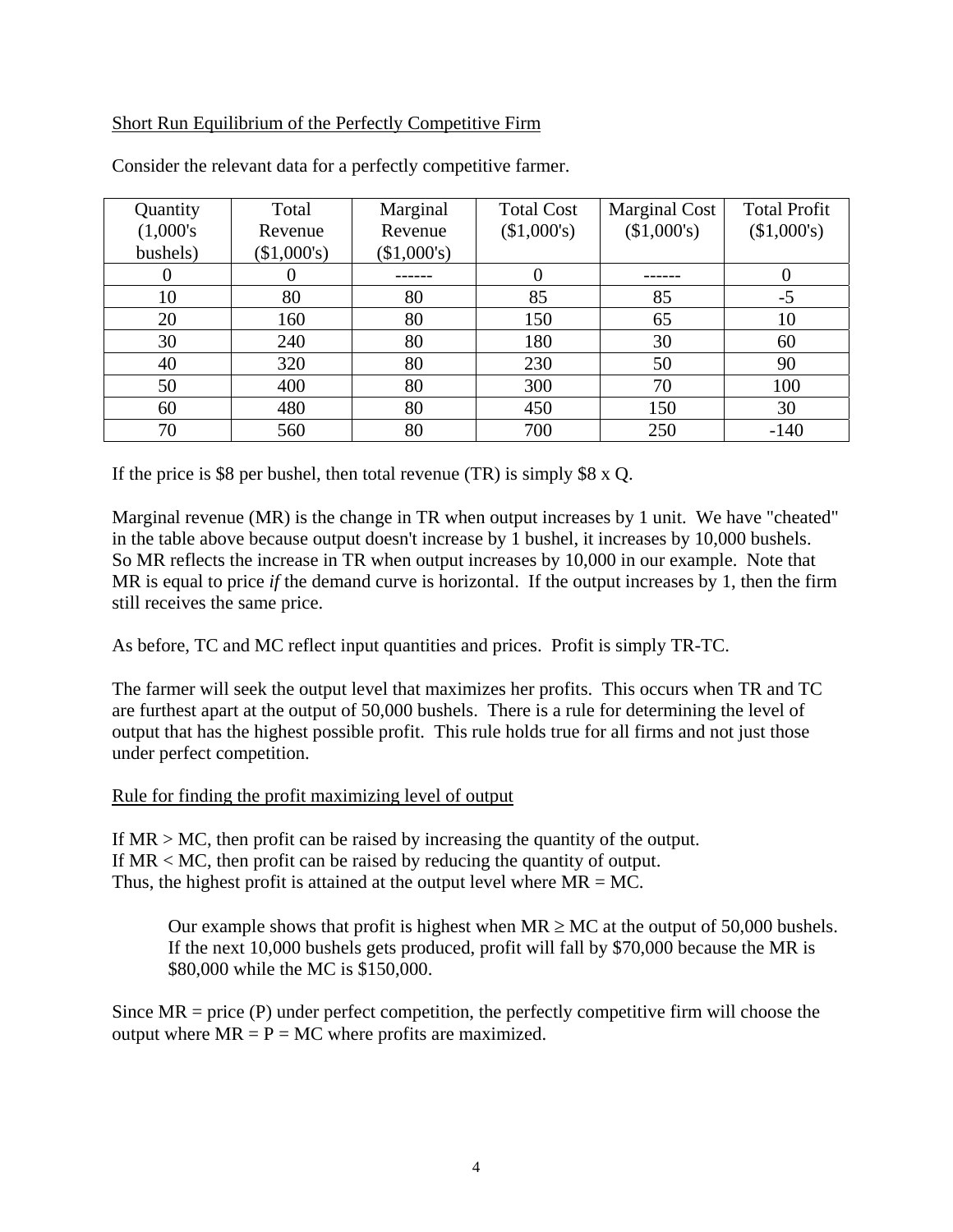Consider the graphical representation of short run profit.



The firm produces an output of 50,000 bushels where  $P = MR = MC$ , at point b. To measure profit graphically, we compare the height of the demand curve with the height of the AC curve.

Recall:

 $Profit = TR - TC$  $TR = P \times Q$  $TC = AC \times O$ 

Since Q is identical here, we can graphically compare P and AC to see if the firm earns short run profits or losses. If  $P > AC$  then the firm earns profits and if  $P < AC$  then the firm incurs losses.

Here is another way to see this. Profit per unit = revenue per unit (P) - cost per unit (AC). If P > AC then the firm makes a profit on each unit.

In our example,  $AC = TC/Q = $300,000/50,000 = $6$  and  $P = $8$ , so the profit per unit is \$2 or the vertical distance between points b and a.

Total profit = profit per unit (P-AC) x Quantity. In our example this is  $$2 \times 50,000 = $100,000$ or the area labeled \$8 \$6 a b.

 $MR = MC$  gives us the quantity that maximizes a firm's profits but it does not tell us whether the firm is earning profits or incurring a loss. We must compare P and AC to determine this.

Consider the possibility that the perfectly competitive firm incurs losses in the short run. Losses may occur if demand is low or costs are high. In this case, the firm's most profitable option may lead to a loss.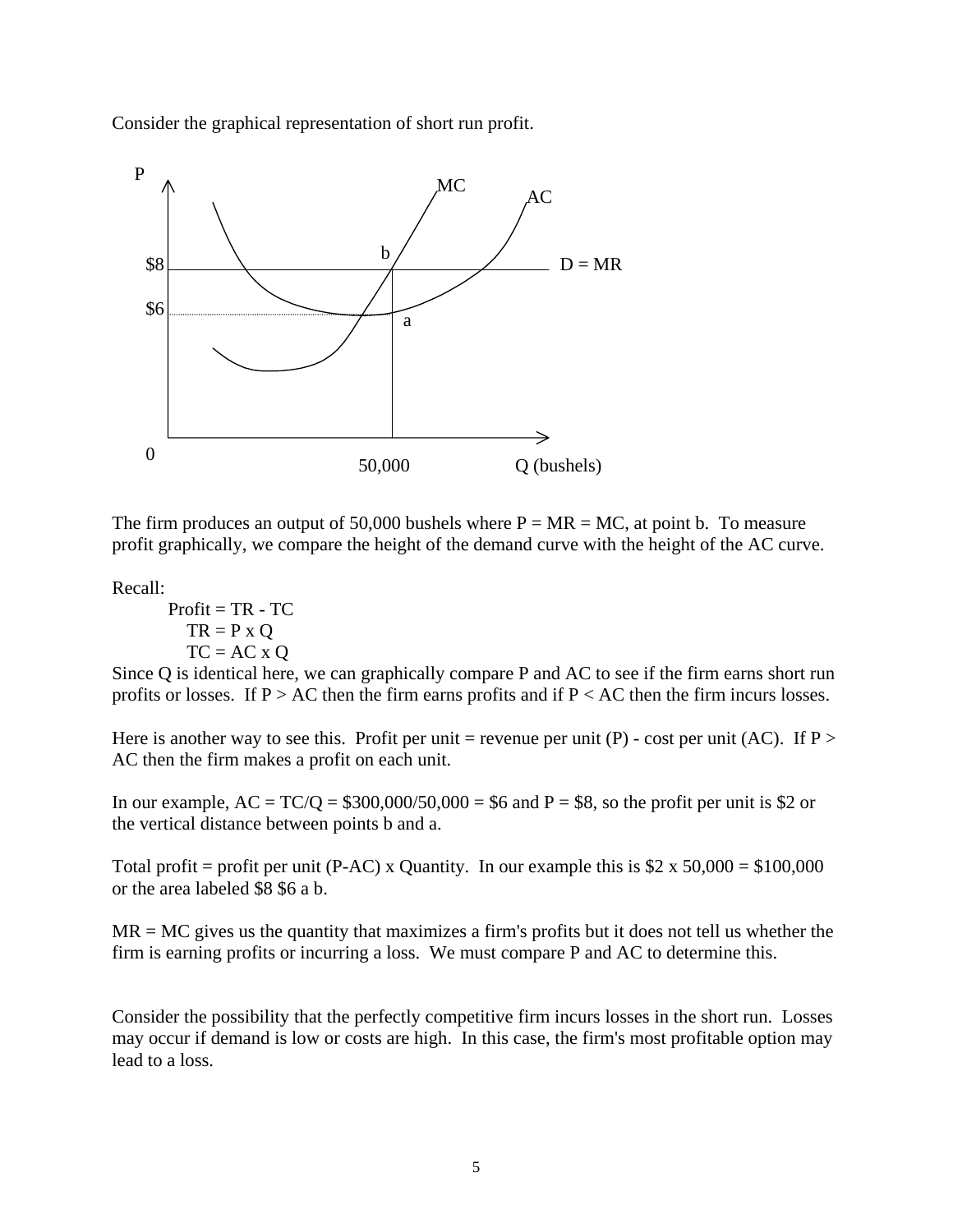| Quantity     | Total       | Marginal    | <b>Total Cost</b> | <b>Marginal Cost</b> | <b>Total Profit</b> |
|--------------|-------------|-------------|-------------------|----------------------|---------------------|
| $(1,000)$ 's | Revenue     | Revenue     | (\$1,000's)       | (\$1,000's)          | (\$1,000's)         |
| bushels)     | (\$1,000's) | (\$1,000's) |                   |                      |                     |
| $\theta$     |             |             | 45                |                      | $-45$               |
| 10           | 40          | 40          | 65                | 20                   | $-25$               |
| 20           | 80          | 40          | 90                | 25                   | $-10$               |
| 30           | 120         | 40          | 125               | 35                   | $-5$                |
| 40           | 160         | 40          | 170               | 45                   | $-10$               |
| 50           | 200         | 40          | 220               | 50                   | $-20$               |
| 60           | 240         | 40          | 275               | 55                   | $-35$               |
| 70           | 280         | 40          | 335               | 60                   | $-55$               |

Assume the price of a bushel is \$4 and the relevant data is displayed for a farm below.

In this example, the farm's losses are minimized by producing where  $MR \ge MC$  at 30,000 bushels. The total loss is \$5,000, which equals the per unit loss (AC - P) of \$0.167 x 30,000. These losses are represented in the diagram below.



Since the AC curve lies above the price it is clear that the firm is losing money. The total losses are shown by the area \$4 \$4.16 c d.

#### Shutdown and Break Even Decision

Firms can't endure a loss forever. The decision to shutdown involves a comparison between short run (SR) sunk costs and variable costs.

Sunk costs are costs that cannot be escaped in the SR. For example, a restaurant owner has signed a one-year lease on a building. Sunk costs remain even if the firm's output falls to zero.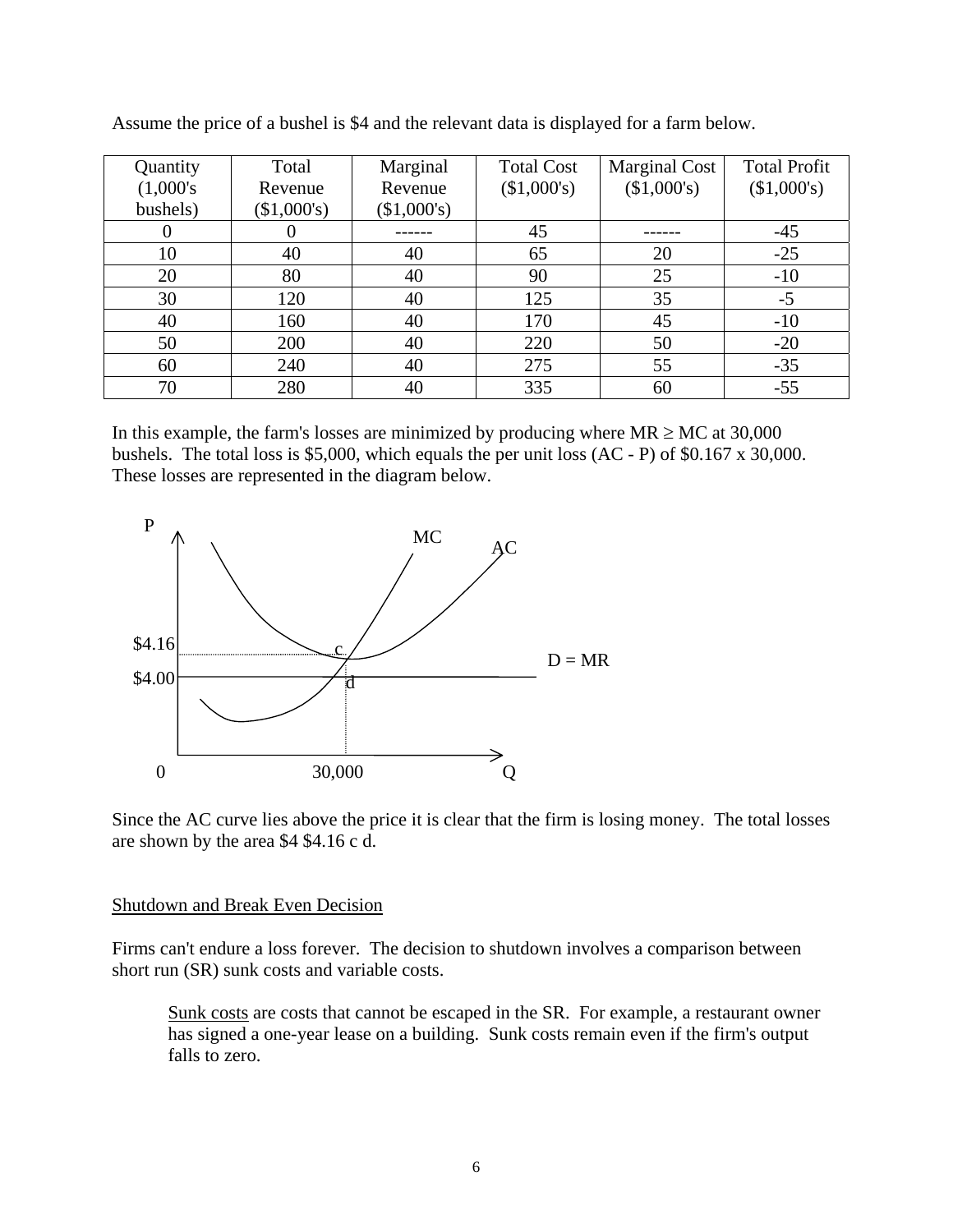If the firm shuts down  $TR = 0$  and  $TVC = 0$ , but the TFC (or sunk costs) remain. Sometimes it is better to remain in operation until the sunk costs expire.

There are two rules that govern the shutdown decision. Note: these rules hold for all firms and not just perfectly competitive firms.

Rule 1: if TR > TC then the firm earns positive profits and should remain open in the SR and the LR.

Rule 2: the firm should operate in the SR if  $TR > TVC$ , but should plan to close in the LR if TR  $<$  TC.

Proof:

Loss if the firm stays in business  $= TC - TR$ Loss if the firm shuts down  $=$  TFC  $=$  TC  $-$  TVC.

So the firm should keep operating in the SR if: TC - TR < TC - TVC or  $TR > TVC$ .

Consider the revenue and cost information for two cases.

| (\$1,000's)                 | Case A | Case B |
|-----------------------------|--------|--------|
| <b>TR</b>                   | 100    | 100    |
| <b>TVC</b>                  | 80     | 130    |
| <b>Sunk Cost</b>            | 60     | 60     |
| <b>TC</b>                   | 140    | 190    |
| Loss if firm closes         | 60     | 60     |
| Loss if the firm stays open |        |        |

Both cases have the same TR and TFC, but they differ in the amounts of their TVC and hence TC. Both firms should plan to close in the LR because their  $TC > TR$ . However, the firm in case A should remain open in the SR. By continuing to operate in the SR, it earns \$20,000 in TR above TVC and this money can go toward the fixed cost. The firm in case B should plan to close immediately. By continuing to operate in the short run, it adds \$30,000 in TVC above TR. The firm can avoid the \$30,000 in variable costs by closing and just losing the TFC.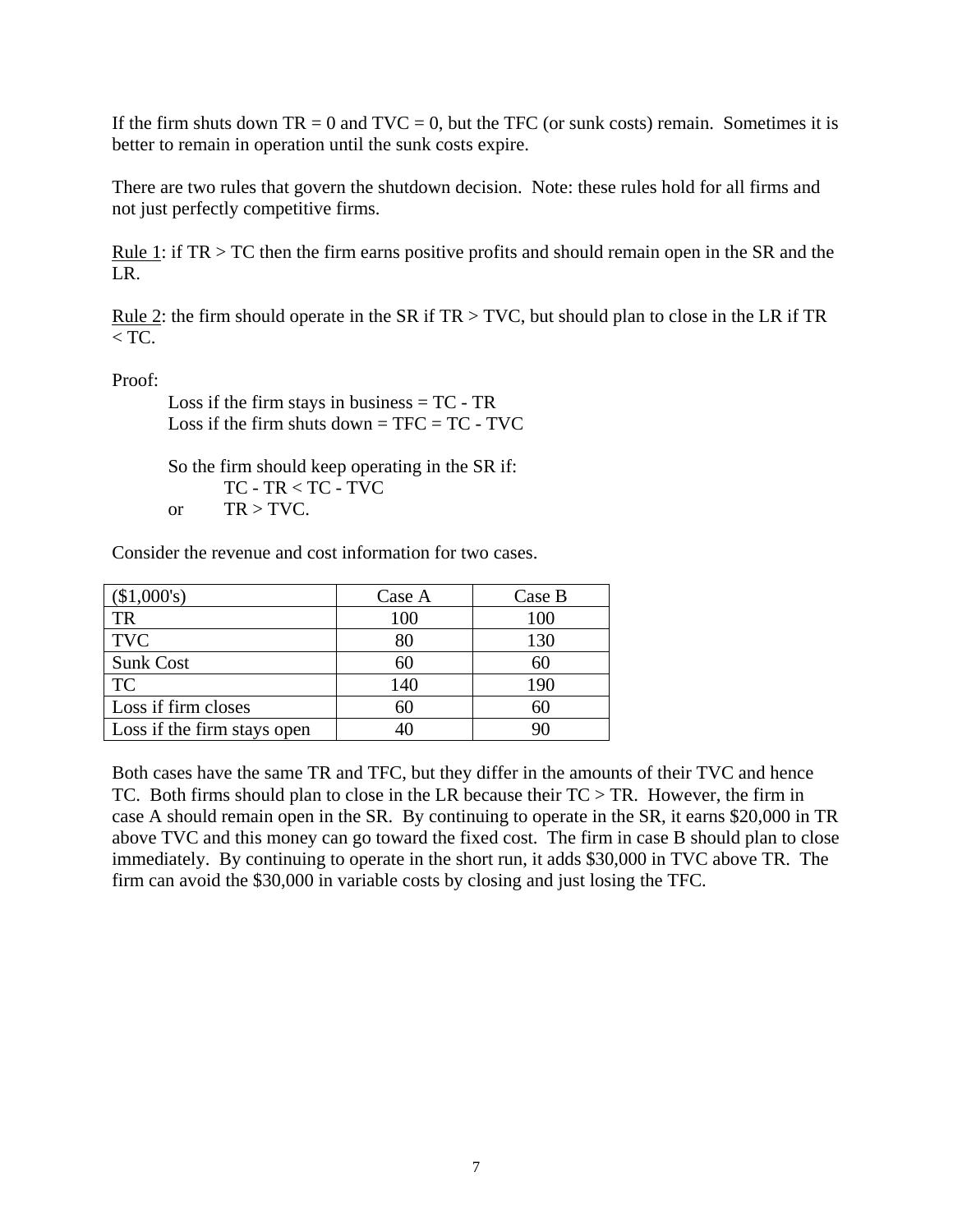We can analyze the shutdown decision graphically.



This firm operates at a loss whether the price is  $P_1$ ,  $P_2$ , or  $P_3$ . The lowest price to keep the firm operational in the SR is where  $P \geq AVC$ .

In the SR the firm should stay in business if  $TR > TVC$ or if  $P x O > AVC x O$ Since the quantities are equal here  $P > \text{AVC}$ .

Therefore, the firm will shut down immediately if  $P < AVC$ .

At the price of  $P_1$  the firm will shutdown because it cannot cover its TVC.

At the price of  $P_3$  the firm earns revenues above its TVC so it should remain open in the SR and produce at point a where  $P_3 = MC$ . However, the firm will close in the LR because TR < TC.

At the price of  $P_2$  the firm is indifferent between remaining in business and shutting down since TR just covers TVC. If the firm stays open it will produce at point b where  $P_2 = MC$ .  $P_2$  is the lowest price at which  $Q > 0$  and it is the minimum point on the AVC curve.

#### Short Run Supply Curve of the Competitive Firm

We have derived the SR supply curve for the perfectly competitive firm. It is the portion of the MC curve that lies above the minimum point on the AVC curve. Supply tells us how much output is produced at different prices.

In the SR: (1) If P > AVC then it pays to produce where P = MC. So for any price above point b, MC tells us the quantity supplied. (2) If  $P < AVC$  then quantity supplied falls to zero.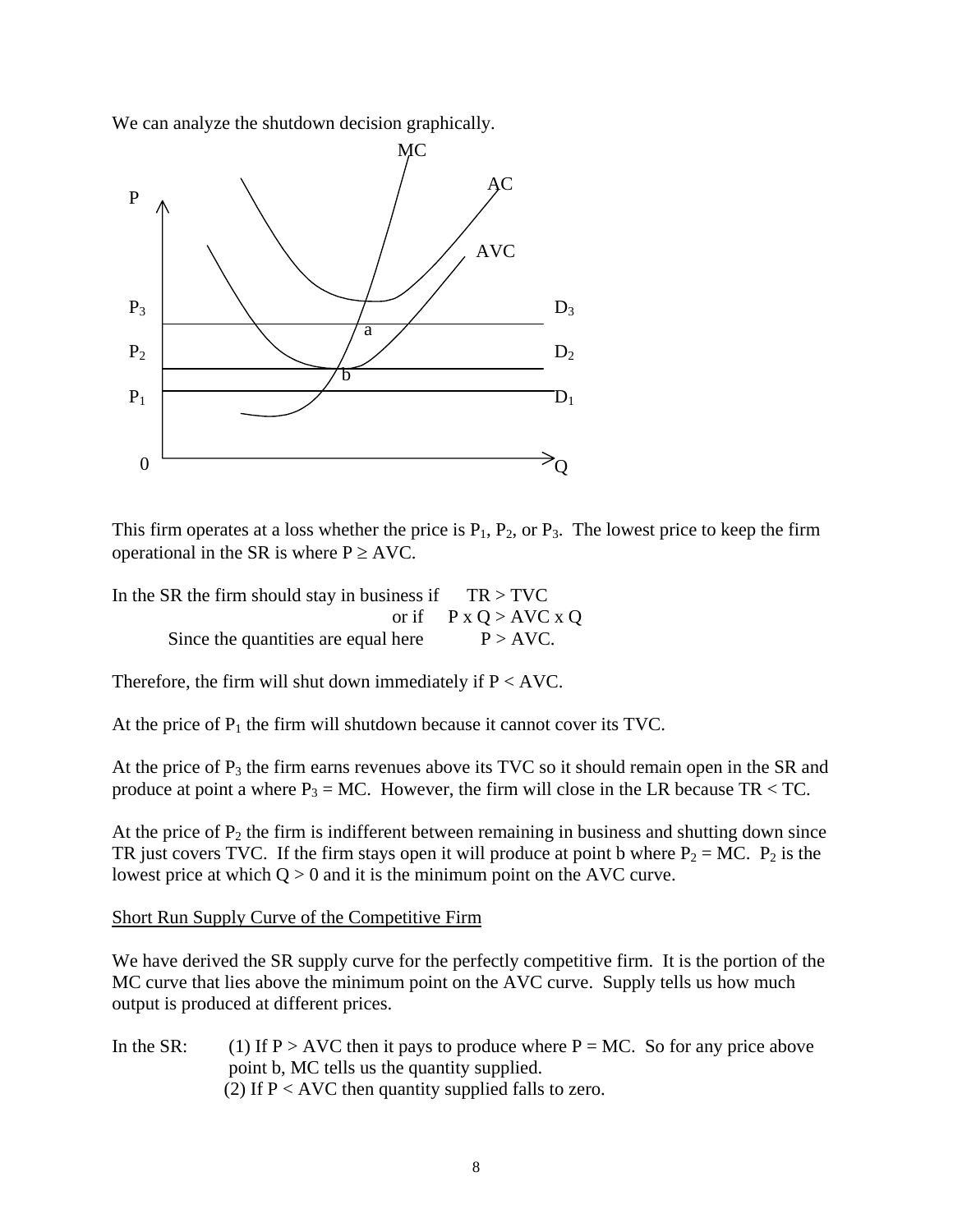# Short Run Supply Curve for the Industry

The SR for the industry is too brief a period of time for new firms to enter or old firms to leave. Thus, the number of firms is fixed in the SR.

The LR for the industry is a long enough period of time for any firm that so chooses to enter or leave the industry. In addition, each firm can adjust its quantity to fit LR costs.

To derive the industry supply curve we simply add up the quantity supplied by each firm in the industry.



For example, if each of 1,000 identical farms in the corn industry supplied 45,000 bushels when the price is \$6, then the quantity supplied in the industry is 45,000 x 1,000 or 45 million bushels. Repeating this process for every price and quantity pair derives the industry supply curve.

The SR industry supply curve is the horizontal summation of the individual firm's supply curves.

The SR industry supply curve has a positive slope because all of the individual firms have MC curves that slope upward.

The entry of new firms shifts the SR industry supply curve out.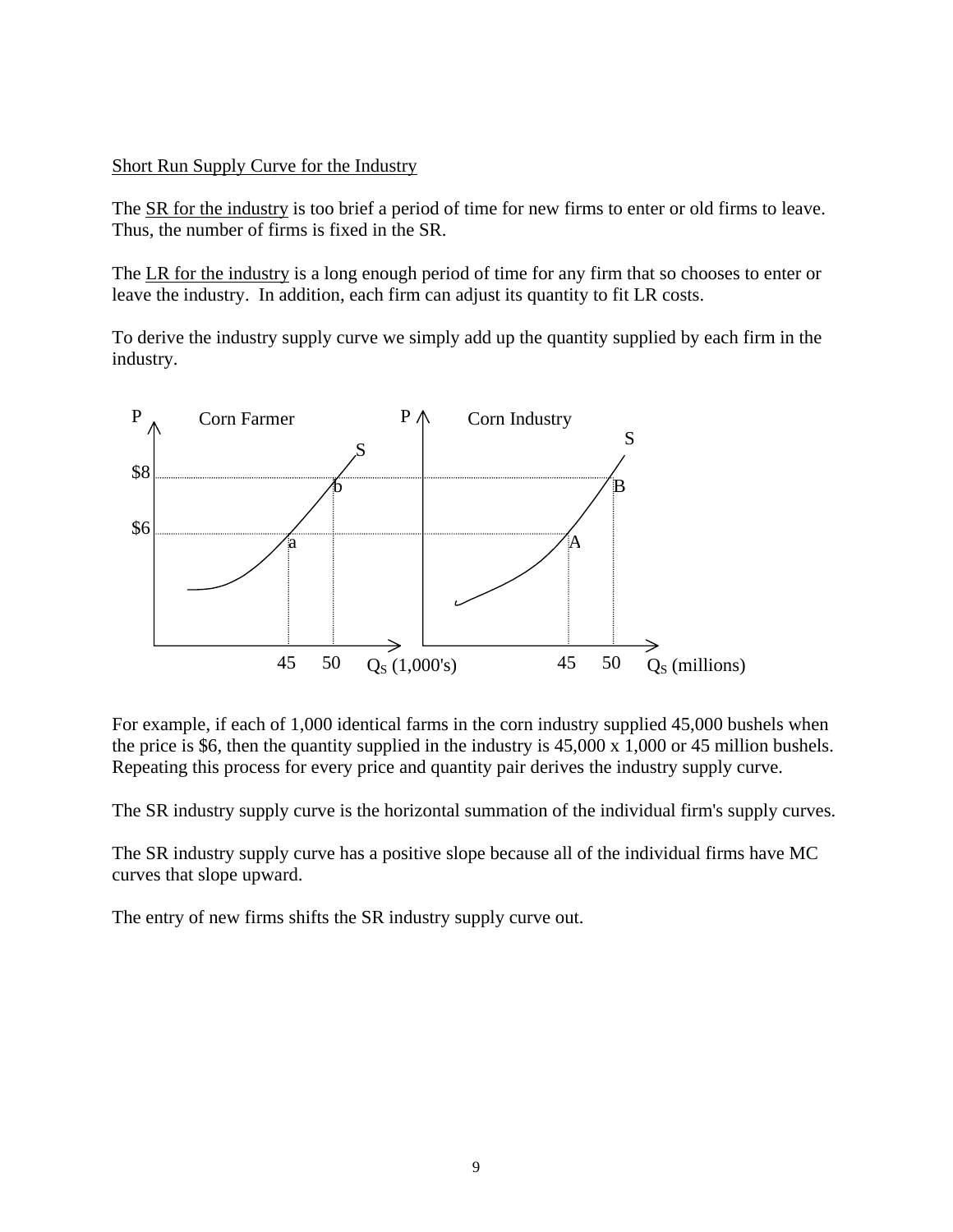# Industry Equilibrium in the Short Run

Industry supply and market demand determine the equilibrium price and quantity.



Individual firms face horizontal market demand curves because they are so small relative to the market. If a firm doubled its output the market price is unchanged. But if every firm in the industry doubled their output, prices would fall to induce consumers to purchase the additional quantity.

The equilibrium occurs at the price of \$8 and the quantity of 50 million bushels. Only at the price of \$8 do consumers want to purchase the amount the producers want to sell.

If the price were \$6 instead, consumers would want to buy 72 million bushels while the producers would like to sell only 45 million bushels. The shortage would end by frustrated buyers offering producers higher prices in order to get the corn they want. The rising prices end the shortage and bring us back to the equilibrium.

Alternatively, if the price were above the equilibrium there is a surplus. The quantity supplied is greater than the quantity demanded, so frustrated sellers would lower their prices to clear out excess inventories. Falling prices bring us back to the equilibrium.

#### Industry and Firm Equilibrium in the Long Run

The LR equilibrium may differ from the SR equilibrium because;

(1) the number of firms may differ

(2) firms can vary their plant size in the LR.

Thus, firm and industry cost curves differ in the LR.

Firms enter or exit the industry based on profits earned in the industry. If SR profits are greater than zero, new firms are lured into the industry. Alternatively, SR losses encourage existing firms to exit.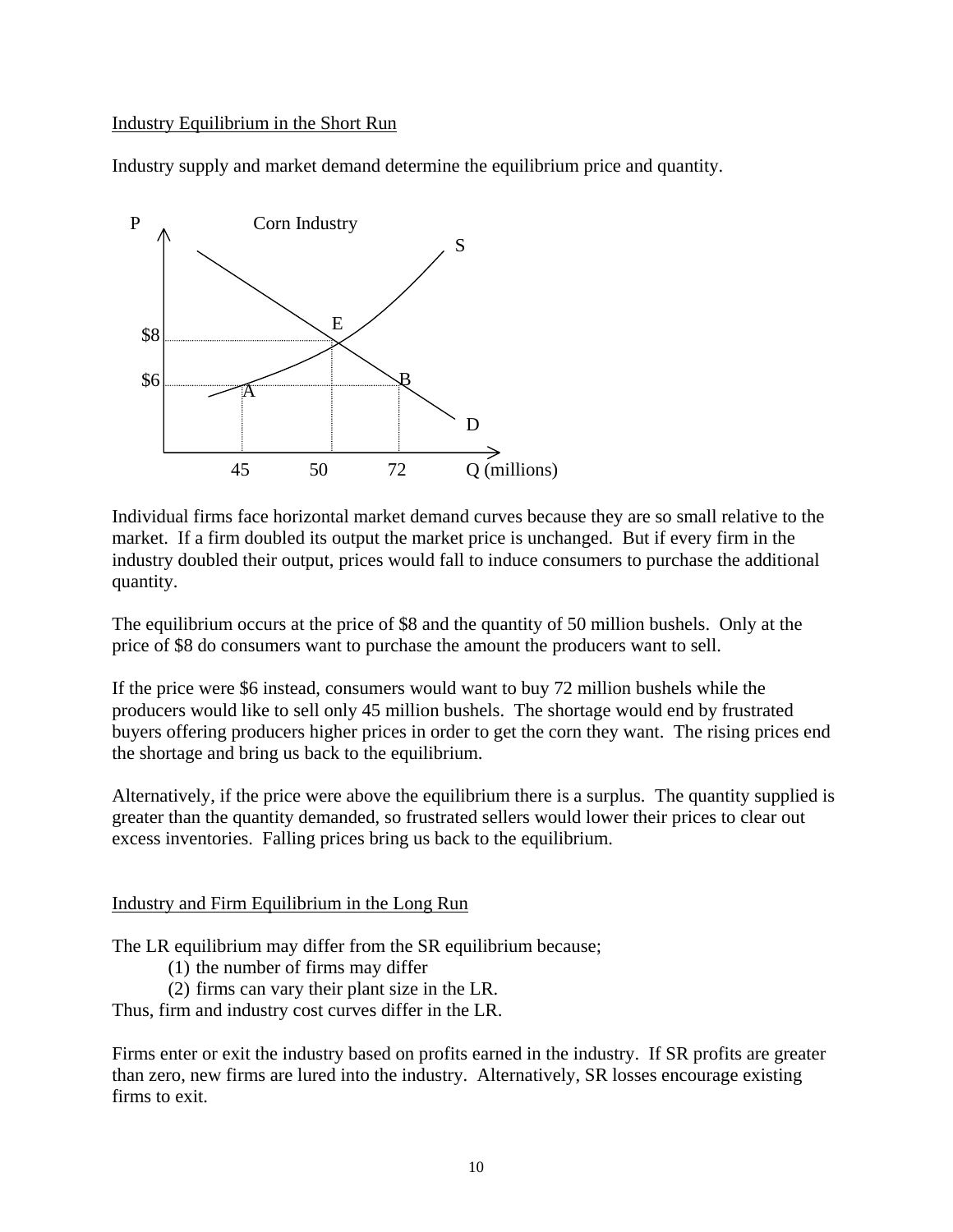If firms earn high profits in an industry then new firms enter, forcing the market price down as the SR industry supply curve shifts out.



At point a, the typical corn farmer is earning SR profits. This encourages new firms to enter the industry, which shifts the SR Industry supply curve (SS) out thereby reducing the market price. Entry continues until all profits are competed away and we reach the LR equilibrium point b. At this point, the typical firm earns zero profits and produces where  $LMC = P = LAC$ .

Note: there are no profits in the LR. If SR profits exist then new firms enter and force the price down until all of the profits are competed away. Alternatively, SR losses encourage existing firms to leave the industry, which force prices up until all losses end. In the LR, competitive firms produce where their  $LAC = LMC = P$ .

#### Zero Economic Profit

Why do firms stay in the industry if profits are zero in the LR? An economist's definition of profit includes the opportunity cost of any capital or labor supplied by the firm's owners. Economists zero economic profit implies positive profit as defined by an accountant.

For example, if investors can earn 15% on their funds elsewhere then a firm must earn a 15% rate of return to cover the opportunity cost of its capital. This 15% is included in the firm's AC curve. If the firm cannot earn at least 15% on the funds invested, then funds will not be given to the firm because investors will go elsewhere. Thus, a firm must earn enough not only to cover labor, fuel, and raw materials --but also opportunity costs of any funds supplied by the owners.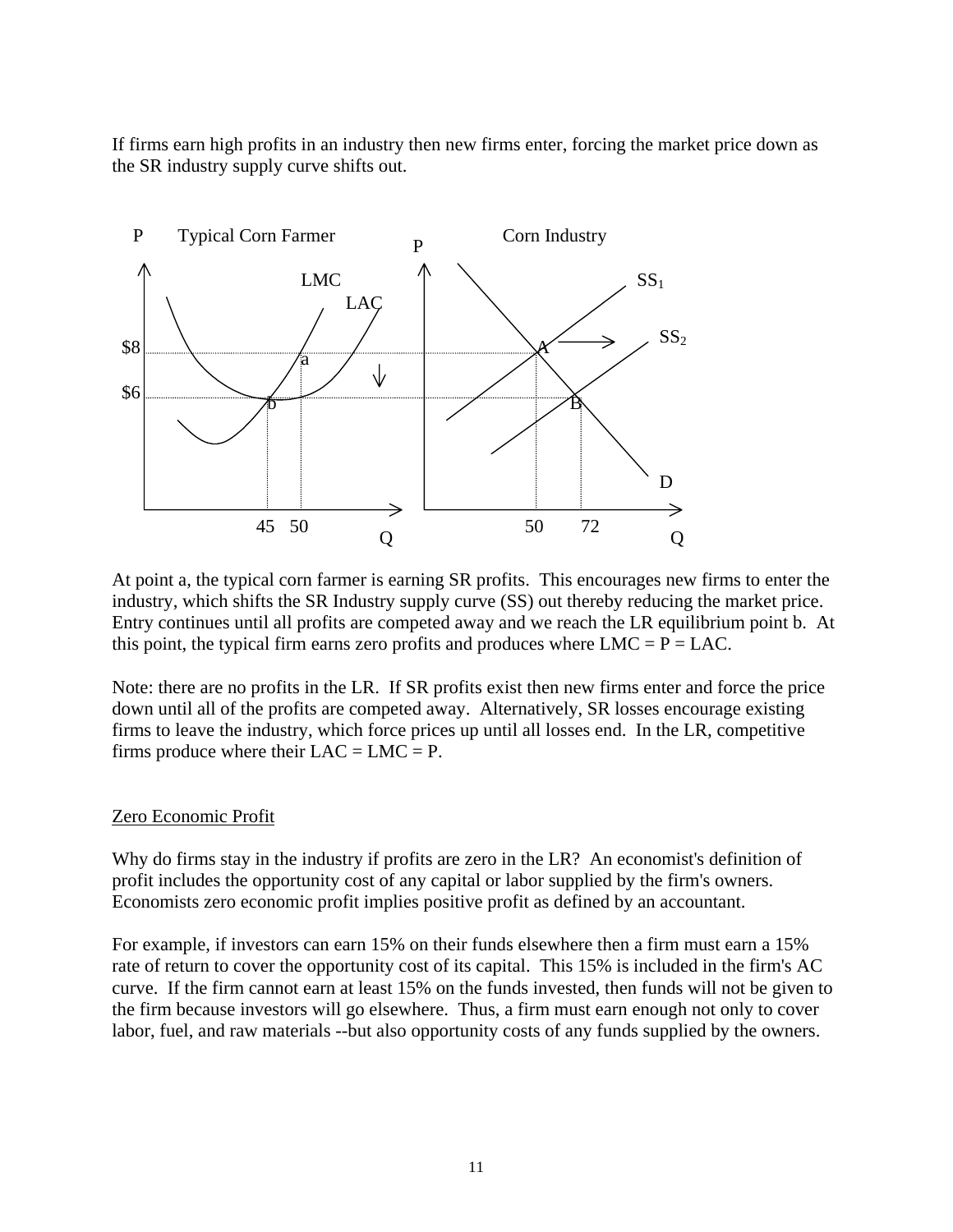Another example, if U.S. Treasury bills pay 8% and a woman who owns her firm earns 6% on the funds she has invested, an economist would say she is losing 2%. But an accountant would say that the woman earns a 6% rate of return.

Zero economic profit indicates that firms are earning the normal economy-wide rate of profit (in the accounting sense). This is guaranteed by the freedom of entry and exit.

An industry whose capital receives a higher rate of return than capital invested elsewhere attracts capital into the industry. This shifts the SR industry supply curve out and reduces prices until economic profit equals zero.

If capital invested in an industry receives a lower return than capital invested elsewhere, then funds dry up in the industry. This shifts the SR industry supply curve inward, which raises prices until economic profits return to zero.

# Long Run Industry Supply Curve

The derivation of the LR industry supply curve (LS) is more complicated than the derivation of the SR industry supply curve (SS). We can no longer sum the individual firms' MC curves because firms are entering or leaving the market. Thus, we don't know which firms' supply curves to sum horizontally. In addition, the prices that firms pay for inputs may change as the industry expands (with entry) or contracts (with exit).

The slope of the LS curve depends on what happens to input prices as the industry expands or contracts. Perfectly competitive industries are classified into 3 industry categories depending on how input prices respond to a change in industry output.

- (1) Constant-cost industry: The entry and exit of firms does not affect input prices, so the industry LS curve is horizontal, or perfectly elastic. Input prices are constant because the input supply curves facing the firm are assumed to be horizontal, or perfectly elastic. New firms can enter the industry and produce at the same AC as the existing firms. Thus, the industry can produce more output at a constant cost.
- (2) Increasing-cost industry: The entry (exit) of firms raises (lowers) input prices, so the industry LS curve has a positive slope. The expansion of industry output is assumed to bid up input prices because input supply curves have a positive slope. The increasing cost of inputs shifts the firms' cost curves up, so the industry can produce an increased output only if it receives a higher price.
- (3) Decreasing-cost industry: This case is purely theoretical and fairly unrealistic. The entry of new firms lowers input prices, so the industry LS curve has a negative slope. This assumes that input supply curves are negatively sloped. It is tough to explain how an increase in the demand for an input (say labor) reduces wages and then leads to an increase in the quantity of labor supplied at lower wages. Enough has been said for you to guess what economists think of downward sloping supply curves.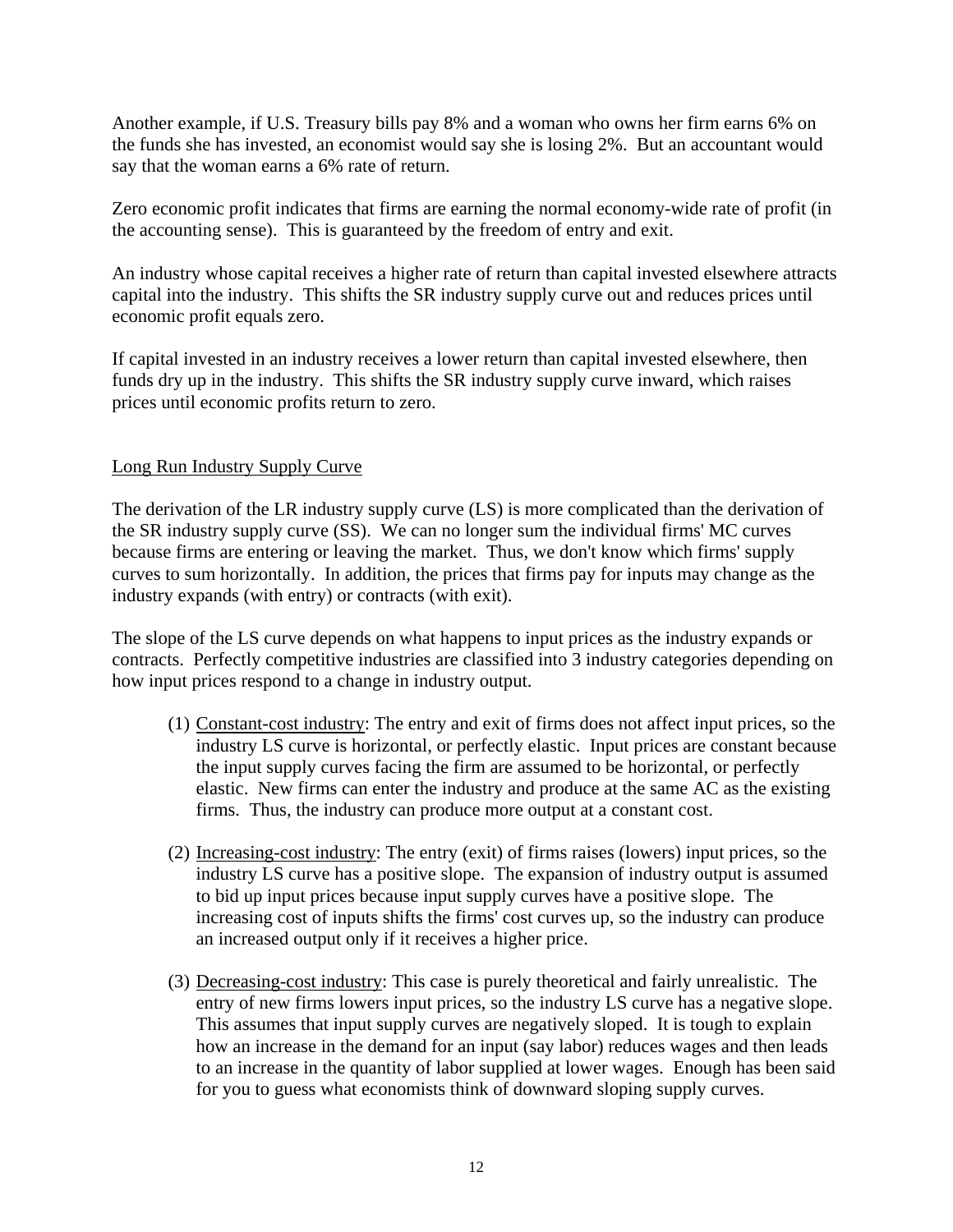We will focus our energies on a more realistic case --increasing-cost industries. It is generally accepted that input prices rise as an industry expands (think of software engineers in the Silicon Valley) while input prices fall as an industry contracts (think of textile workers in New England).

We will derive the industry LS curve by considering the diagram below.



Assume an initial LR equilibrium of point 0, where the industry price is  $P_0$  and quantity is  $Q_0$ . The typical firm produces q0 units of output and has zero economic profit, as  $P_0 = MC_0 = AC_0$ . Suppose there is an unexpected fall in the demand for corn (from  $D_0$  to  $D_1$ ). This reduces the industry price to  $P_1$  and industry output to  $Q_1$ . The fall in price causes the typical firm to reduce output to  $q_1$  along its MC<sub>0</sub> curve. Since the price  $(P_1)$  falls below AC<sub>0</sub>, the firm experiences a SR loss.

The SR losses encourage some firms to leave the industry. The exit of firms is shown by the inward shift of the SR industry supply (from  $SS_0$  to  $SS_1$ ). This reduction in supply leads to a new equilibrium (point 2) with higher prices  $(P_2)$  and lower output  $(Q_2)$ . This reduction in output lowers input prices, because the demand for the industry's inputs have fallen. Since inputs are assumed to have a positively sloped supply curve, a reduction in input demand lowers their prices. The reduction in input prices shifts the AC and MC curves down to  $AC_1$  and  $MC_1$ .

The SR losses are eliminated in 2 ways. First, prices increase from  $P_1$  to  $P_2$  as firms leave the industry. Second, costs fall from  $AC_0$  to  $AC_1$  because input demand falls as industry output falls. Once the losses are eliminated, there is no longer an incentive for industry output to decrease further, and a new LR equilibrium is reached at point 2. Note that every point on the LR industry supply curve (i.e., points 0 and 2) indicate zero economic profit for the typical firm.